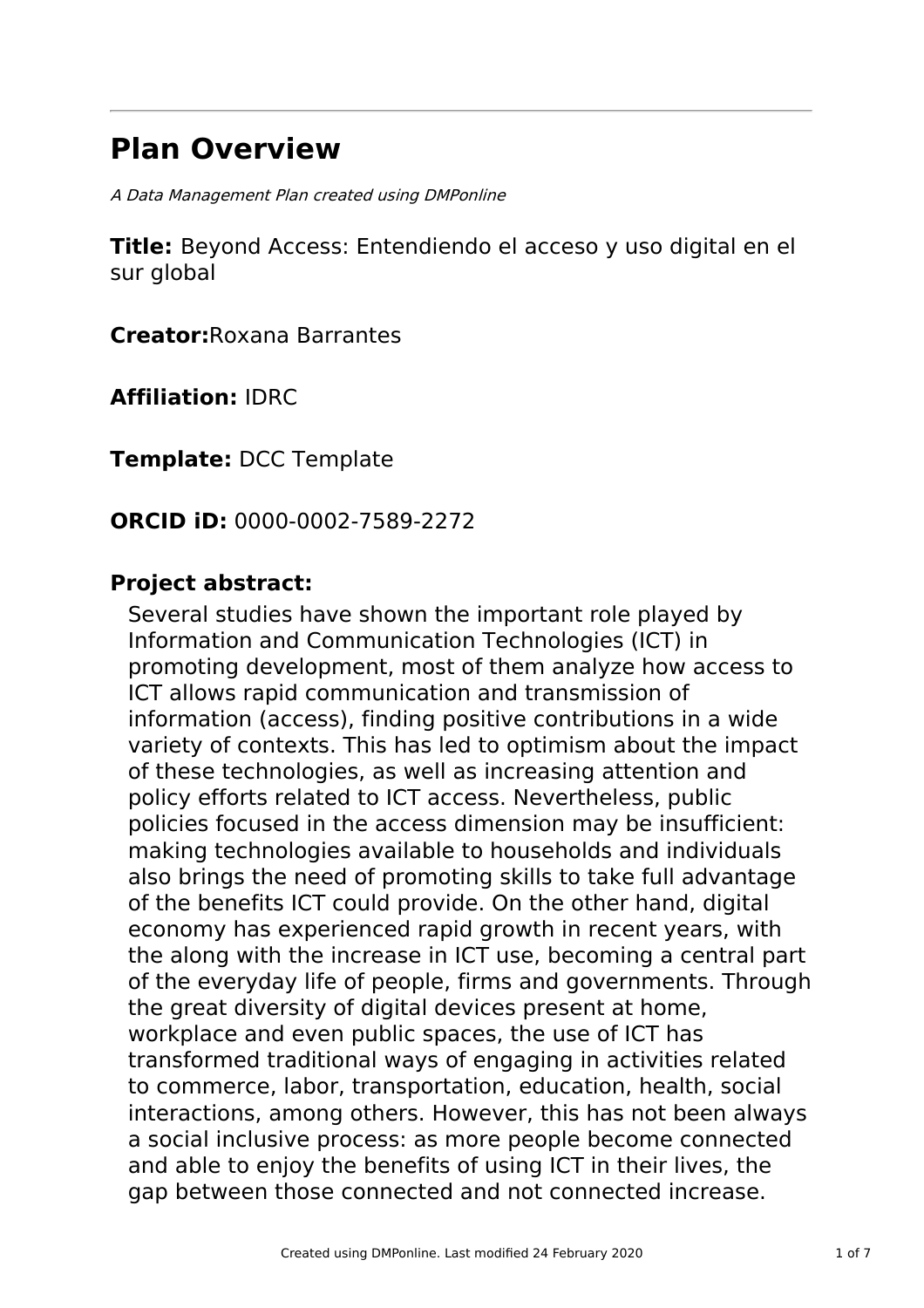This problem is not solved through connectivity-focused policy alone, the disparities evidenced in the intensity of use and in the unequal capabilities to reap ICT benefits should be considered. In this sense, Beyond Access project gathers individual information, not only about ICT access, but also about perceptions and different forms of ICT use, including Internet (e-learning, e-government, and gig economy jobs), mobile applications, social networks, among others. Beyond Access project surveyed people in six Latinoamerican countries: Argentina, Colombia, Ecuador, Guatemala, Paraguay and Peru. Information gathering took 2017 for Argentina, Colombia, Guatemala, Paraguay and Peru; and 2018 for Ecuador, and includes information about 9170 ICT users and non-users.

**ID:** 48884

# **Last modified:** 24-02-2020

### **Grant number / URL:** 108336 - 003

### **Copyright information:**

The above plan creator(s) have agreed that others may use as much of the text of this plan as they would like in their own plans, and customise it as necessary. You do not need to credit the creator(s) as the source of the language used, but using any of the plan's text does not imply that the creator(s) endorse, or have any relationship to, your project or proposal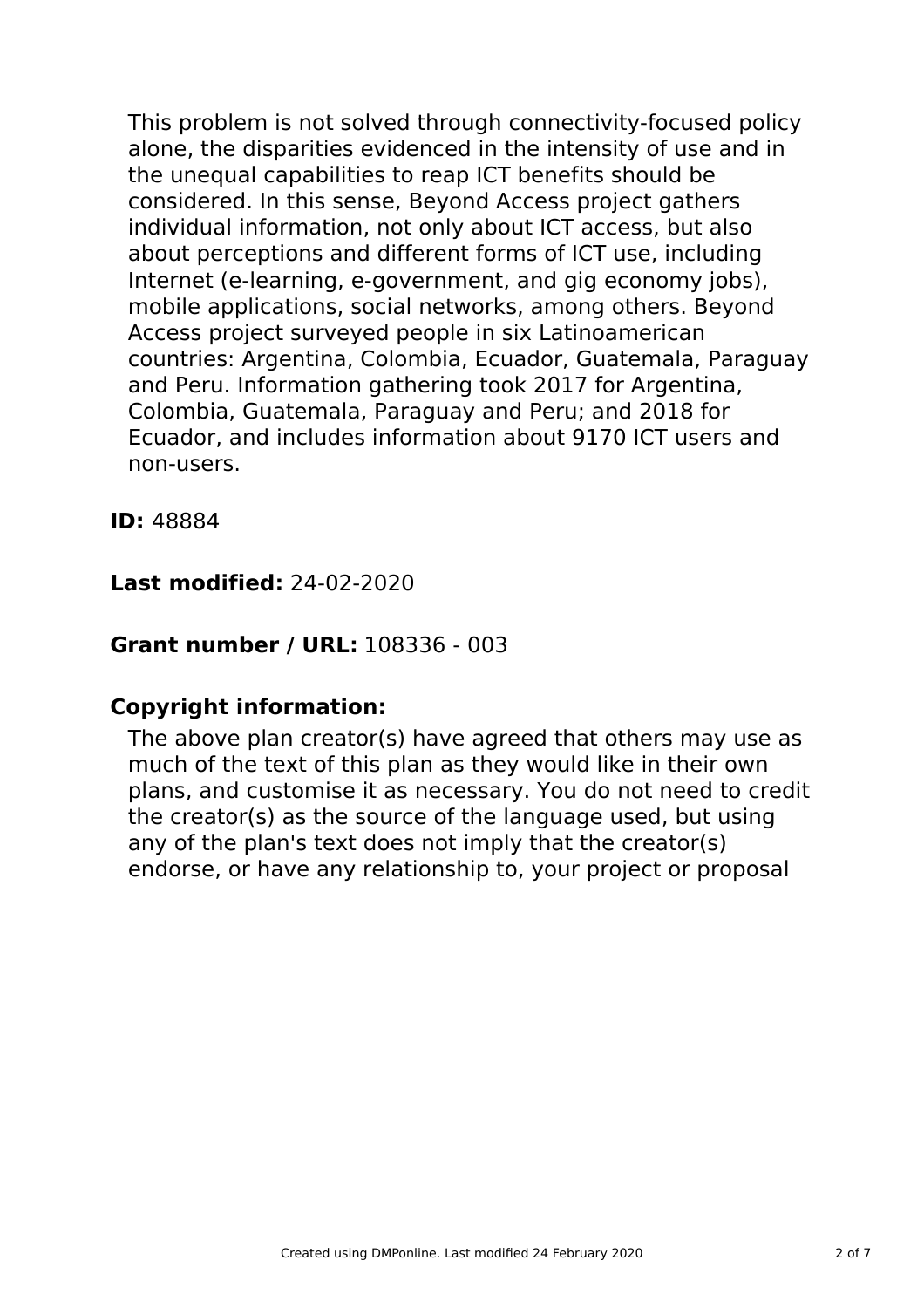# **Beyond Access: Entendiendo el acceso y uso digital en el sur global**

## **Data Collection**

### **What data will you collect or create?**

The project will generate a range of data types and formats. In particular, the project worked with qualitative and quantitative data. Thus, the data described in this plan will be shared, considering differences between both kind of data. Specific outputs and data sources from the project covered by this plan are: (1) Data Management Plans for each kind of data (qualitative and quantitative); (2) recorded interviews and transcripts (qualitative data); (3) survey responses from respondents of six Latin American countries part of the project (quantitative data); and (4) notes about the process of the project and main changes of the data. In addition, the project will generate at least three specific data formats that can be used through three software. Final versions will be shared, so that no further changes will be needed. The main forms of data that will be generated are: (1) spreadsheets (survey variables and indicators, database and records); (2) documents (focus groups transcripts as well as technical notes); (3) audio recordings (recordings of focus groups); (4) codes (specific format in Stata/SPSS software). Spreadsheets will be maintained as Excel or GoogleDoc formats and exported to CSV and DBF for data deposition and further analysis. Documents will be maintained as Word or GoogleDoc formats and exported to RTF for data deposition, or PDF. Audio files are maintained in a range of formats and will be deposited in an open format, specifically mp3. Codes will be maintained in Stata (dta) and/or SPSS (sav) formats, main software used by data analysts. Finally, as explained above, the data to be shared will be in its last version: data files will be fixed and not subject to substantial editing.

#### **How will the data be collected or created?**

It is not planned to use a formal standard or related tools to collect and create the data. Files of the project will be organized into general folders by type of data: qualitative and quantitative. Within the folders the files are named with dates and further relevant information (such as codebook, dictionaries and technical notes). It is important to mention that quantitative data will be organized in a single file that contains the information about respondents of six Latin American countries; while qualitative data will be organized in four different folders by country (Argentina, Ecuador, Guatemala and Paraguay), because of diverse contexts and questions asked in focus groups. Regarding versioning, we will use final versions of each dataset, spreadsheet, document, audio file, etc. Therefore, data files will be fixed and not subject to changes later. Finally, quality assurance will be provided by DMP and IDRC specialists (we will include the comments of reviewers of data repositories).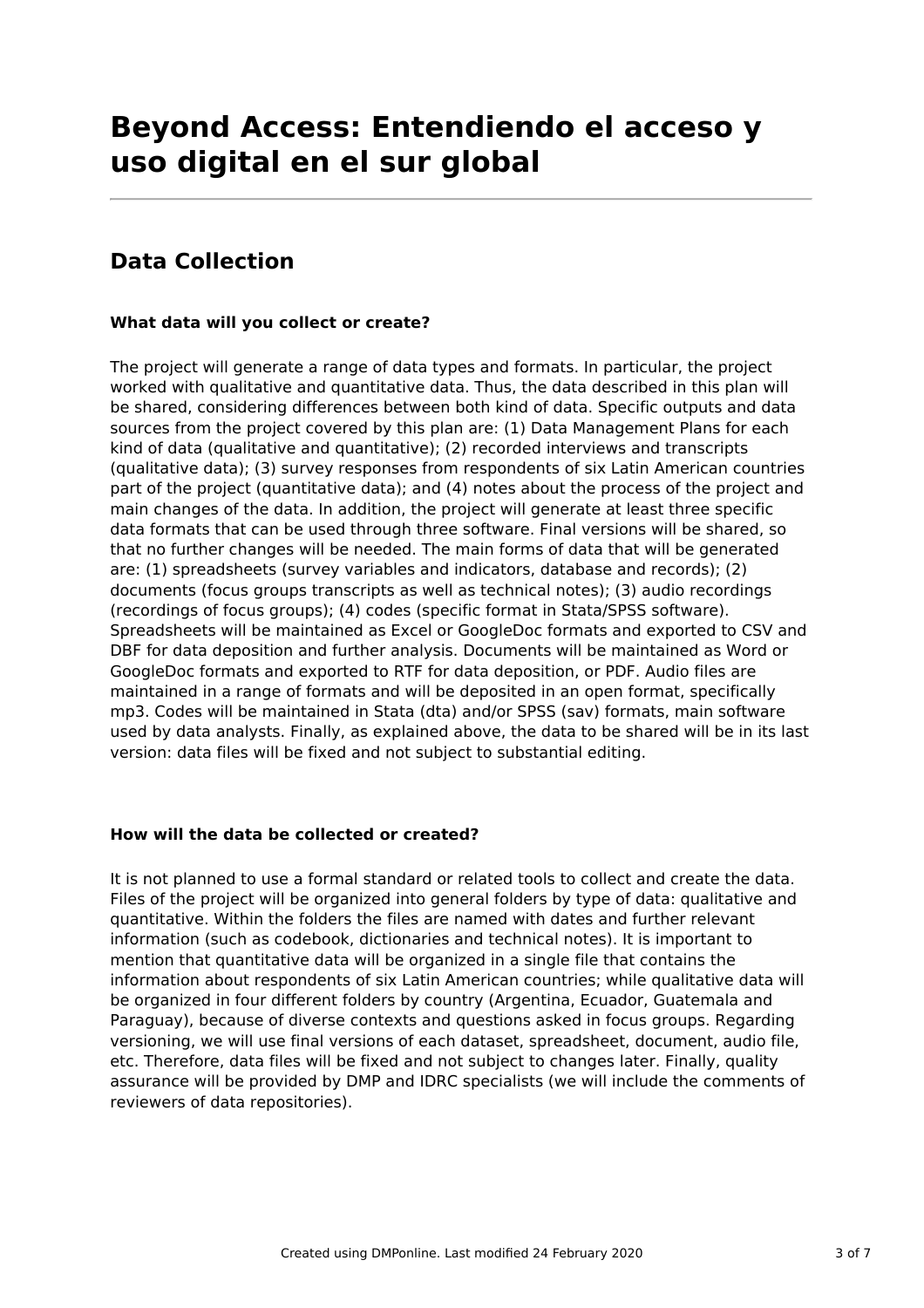# **Documentation and Metadata**

### **What documentation and metadata will accompany the data?**

Data will be kept in standard and open formats (spreadsheets, CSV, DBF, audio records, transcripts in documents, Stata and SPSS) so it should remain readable for any interested party. However, some metadata (questionnaire, technical notes, variables dictionary, etc.) will be necessary. On the one hand, for quantitative data, a dictionary will be generated, including variables definitions, questions specifications, as well as alternatives for answers and associated labels. In addition, a document with technical notes will be generated in order to specify statistics methods for sample design. On the other hand, qualitative metadata includes all the details of the focus groups that were conducted. All documentation and metadata will be generated in a Document (Word, GoogleDoc or PDF) and published into a repository with the files described above.

We plan to use the Data Documentation Initiative (DDI) standard, in particular the DDI Codebook standard (since our dataset has only crossectional information). In addition, we will respect FAIR (Findable, Accessible, Interoperable, and Reusable) principles, such as creating accessible microdata and metadata related, and getting a Digital Object Identifier (DOI) for the project data.

### **Ethics and Legal Compliance**

#### **How will you manage any ethical issues?**

When conducting both quantitative and qualitative data collection, consent was required from respondents; they were informed about the purpose of the research and about the use we would make of their information. In addition, datasets and all relevant information will be anonymized. Moreover, data output to be shared does not include personal information as names, addresses or phone numbers. For both, qualitative and quantitative data, we will use identifiers to keep the identity of the respondents anonymous. Finally, the information gathering process (surveys, interviews and focus groups) was developed considering ethics recommendations and includes formal consents with participants. These consents indicate that personal information will be analyzed by our research team, and publicly shared if and only if data does not include personal information. In addition, we would follow recommendations of the data repository institutions where we would publish the data.

#### **How will you manage copyright and Intellectual Property Rights (IPR) issues?**

The ownership of the data generated in the project is entirely ours. As part of the grant by IDRC, we have property rights and IPR to publish and share the data generated in the project. Moreover, IDRC encourages making the data public. Regarding licence for data reusing, we will follow recommendations and requirements for data repository. We are planning that once the project data is published in a data repository, there will be no restrictions to reuse data for any interested individual or institution. Finally, we will not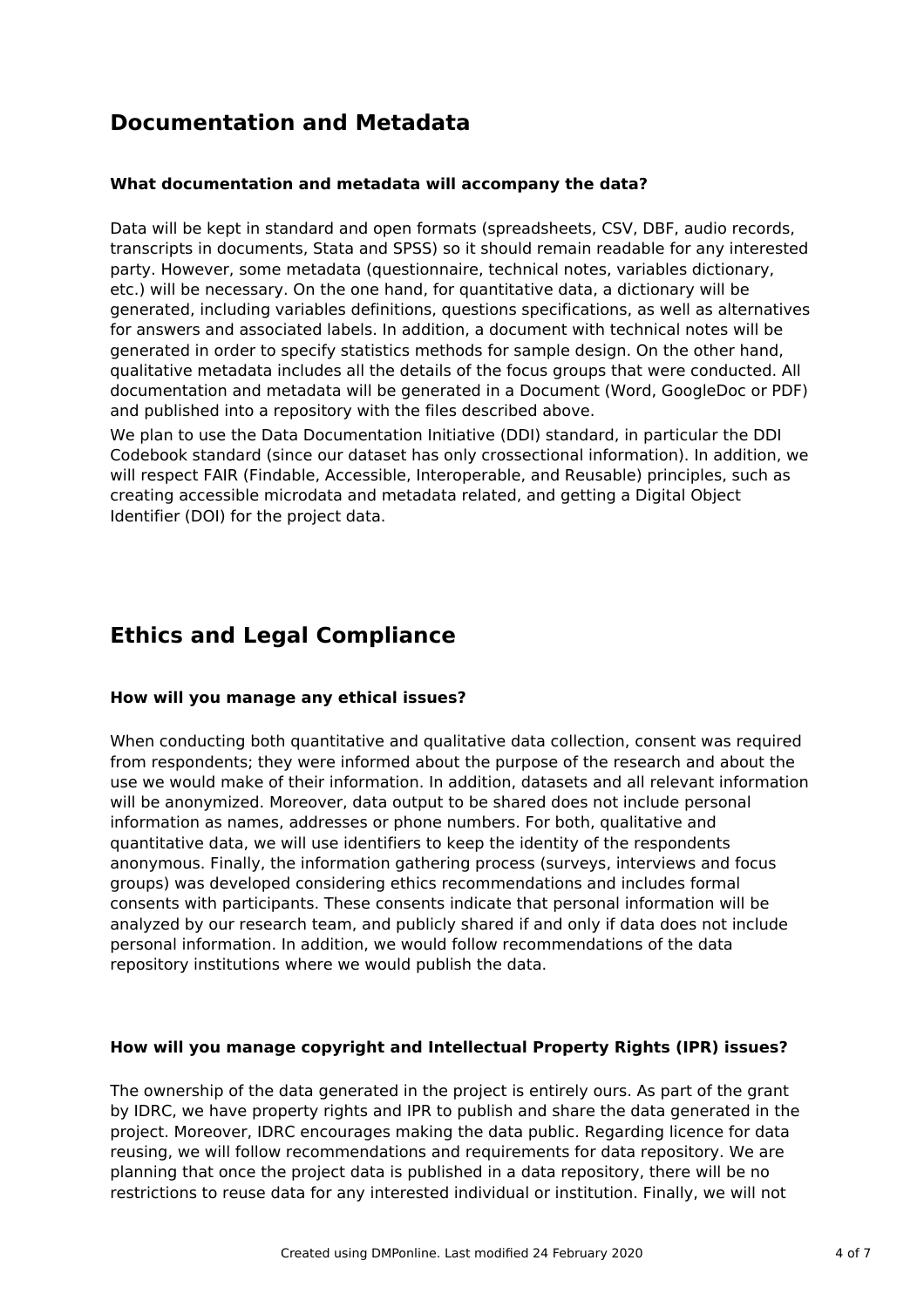seek any patent to publish/share our data. Deadline times indicated by IDRC for the publication process will be respected.

## **Storage and Backup**

### **How will the data be stored and backed up during the research?**

We anticipate less than one gigabyte of data and documents to be generated by the project. As far as possible data will be deposited in long term availability archives such as the IDRC Digital Library, the Open Science Framework (OSF), and the Internet Archive. Deposition will occur at the end of the project or when a relevant formal project output is published. Data and documents will be stored internally by our research team through a Google Drive folder. The research team, relevant members of the IDRC team, will be granted access to the Google Drive folders (no additional IT resources will be required).

### **How will you manage access and security?**

The overall risk posed by these data are relatively small. The main risk is related to publishing personal information of the respondents and participants of the project. We will be very careful when generating the final output of the data that will be published in the data repository, not to include critical personal information in both, qualitative and quantitative data.

In addition to the research team, Google Drive folders (described above) will be shared only with members of the IDRC team. Therefore, only few people from two different institutions (team project and IDRC institutions) will be able to access and guarantee responsible use of the data. Furthermore, access to sensitive data such primarily audio (in Spanish only) and the related transcripts (in English) is maintained under access control through the Google Drive folders, which is only available for the research team and relevant members of the IDRC team.

Finally, we have already created a database (qualitative and quantitative) for the project. This was transferred into personal computers and software to analyze and generate data to be shared.

### **Selection and Preservation**

### **Which data are of long-term value and should be retained, shared, and/or preserved?**

We will only retain internally personal information of survey respondents (quantitative data) and participants of focus groups (qualitative data). In addition, we will have an internal meeting (workshops) with the members of the research team to decide what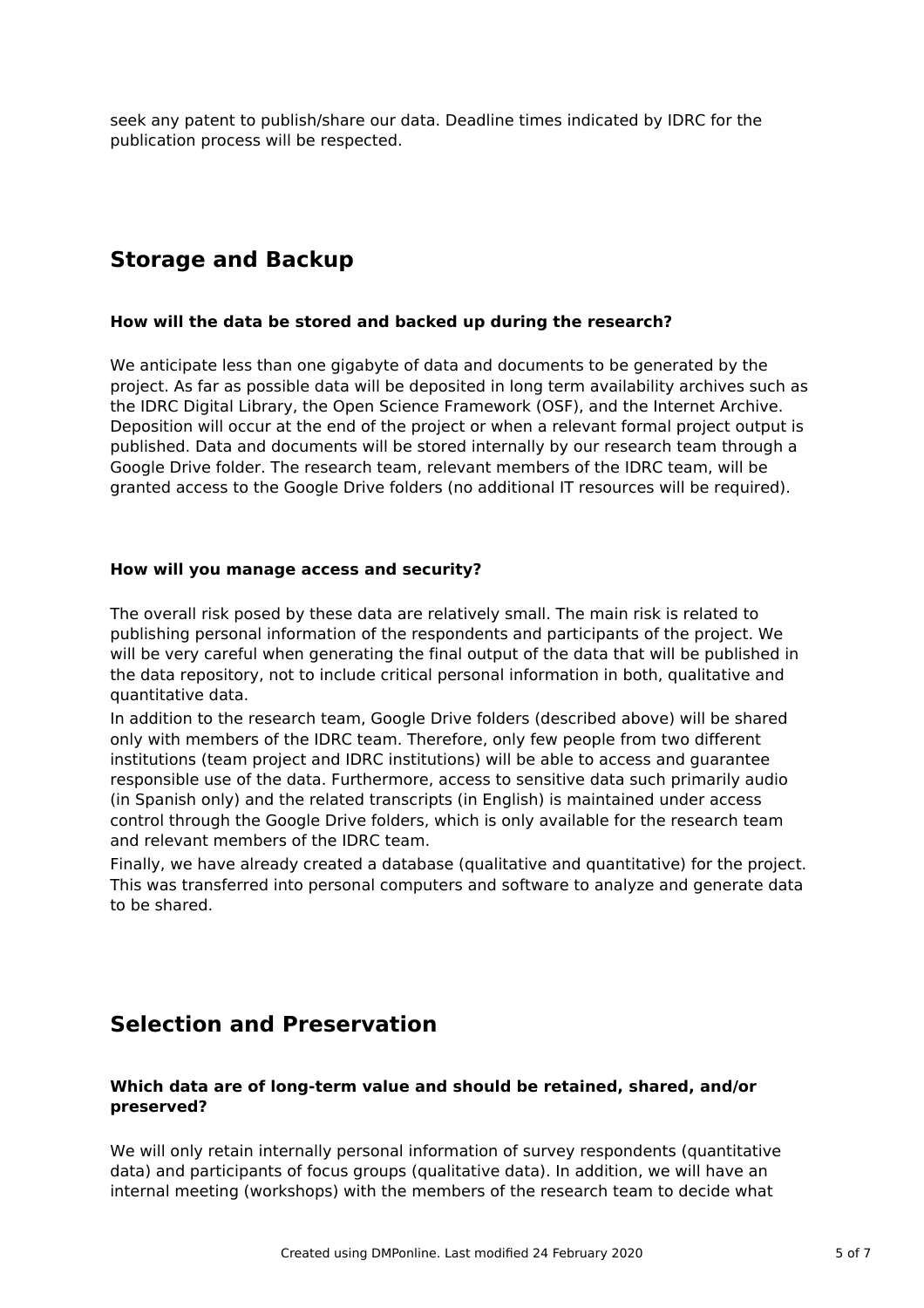other relevant data to keep. On the other hand, data generated by the project could be used by researchers of different backgrounds (in particular, social sciences) and could be used through mixed methodologies (quantitative and qualitative analysis). Finally, project data will be opened to everyone (regarding individuals and institutions) who is interested once the data has been published in data repositories. Project data will be preserved in the repositories and in a Google Drive folder internally.

### **What is the long-term preservation plan for the dataset?**

Data of the project will be held in the IDRC Digital Library, and Harvard Dataverse, Zenodo or UK Data Service. These data repositories will charge a fee depending on the size of the data (and related documents) that will be published. Finally, there is not any cost related to time and effort to prepare the data: the research team has already created a database (qualitative and quantitative) for the project.

# **Data Sharing**

### **How will you share the data?**

We will use the project web page and social networks, as well IDRC social networks to post information about the publication and updates of project data. We will share project data with any individual or institutions who want to use and analyze the data, but enforcing intellectual property rights through creation of a standardized formal text for citation purposes, and demanding a correct citation and use of the data and authors' referencing. Therefore, we will use a Creative Commons licence for non-commercial activities.

By May 2020, we will publish the data via a data repository (including a DOI identifier), but we request information to data repositories managers about downloads and any other information requirement (sampling methods, particular questions of qualitative data collection, etc.).

### **Are any restrictions on data sharing required?**

The project database will be adapted to the requirements of the repository. In case the restrictions do not have solutions, we will handle other repositories alternatives, as we mentioned above. We do not need exclusivity for using the data, as we agreed with IDRC (we only need a data sharing agreement with the data repository).

### **Responsibilities and Resources**